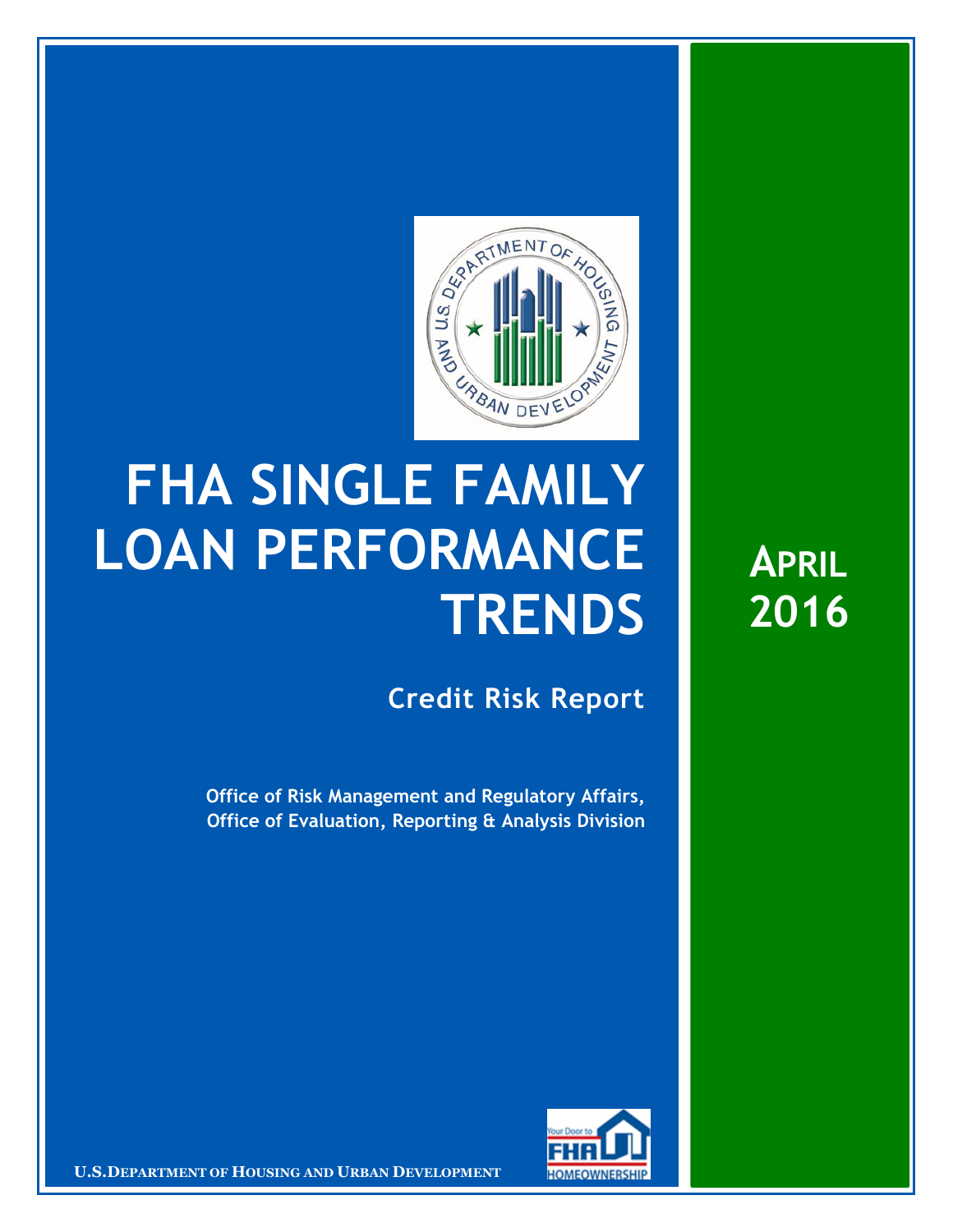## Table of Contents

## Table of Figures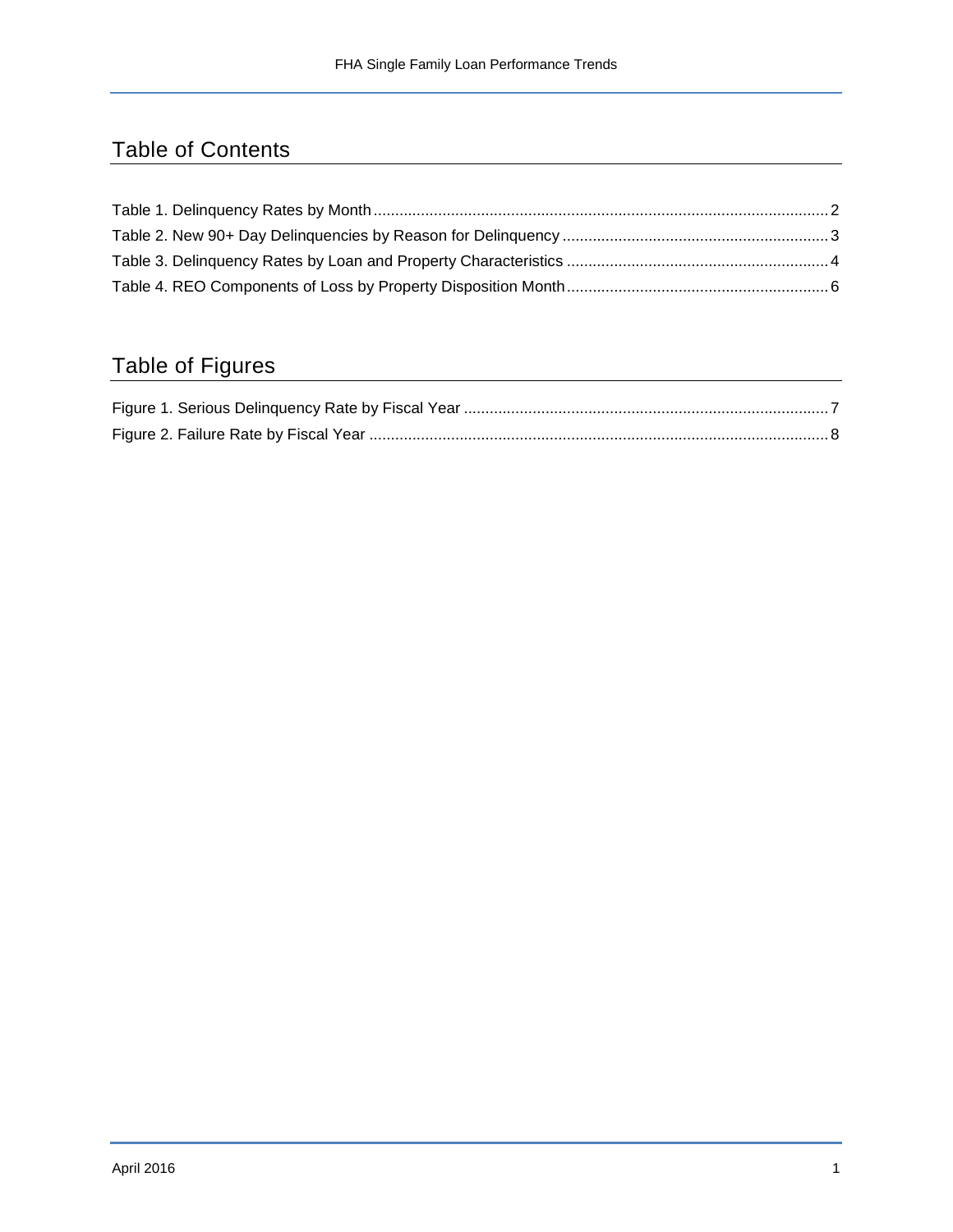|                                | Active<br>Insurance in |        | Delinquency Rates <sup>a</sup> (%) |                            | Exceptions <sup>b</sup> (%) | Serious    |                       |  |  |  |  |
|--------------------------------|------------------------|--------|------------------------------------|----------------------------|-----------------------------|------------|-----------------------|--|--|--|--|
|                                | Force                  |        |                                    |                            | In.                         | In         | Delinquency           |  |  |  |  |
| Month                          | (EOM)                  | 30-day | 60-day                             | 90-day                     | Foreclosure                 | Bankruptcy | Rate <sup>c</sup> (%) |  |  |  |  |
| <b>Non-Seasonally Adjusted</b> |                        |        |                                    |                            |                             |            |                       |  |  |  |  |
| Apr 2015                       | 7,683,019              | 3.98   | 1.36                               | 3.17                       | 2.15                        | 0.96       | 6.28                  |  |  |  |  |
| May                            | 7,665,993              | 4.59   | 1.47                               | 3.25                       | 2.04                        | 0.96       | 6.24                  |  |  |  |  |
| Jun                            | 7,677,944              | 4.37   | 1.51                               | 3.19                       | 1.98                        | 0.95       | 6.12                  |  |  |  |  |
| Jul                            | 7,699,352              | 3.97   | 1.45                               | 3.02                       | 1.85                        | 0.88       | 5.75                  |  |  |  |  |
| Aug                            | 7,723,992              | 4.58   | 1.60                               | 3.09                       | 1.91                        | 0.91       | 5.91                  |  |  |  |  |
| Sep                            | 7,742,143              | 4.63   | 1.64                               | 3.07                       | 1.87                        | 0.92       | 5.86                  |  |  |  |  |
| Oct                            | 7,765,800              | 4.66   | 1.64                               | 3.02                       | 1.85                        | 0.92       | 5.79                  |  |  |  |  |
| Nov                            | 7,780,970              | 4.77   | 1.67                               | 3.07                       | 1.84                        | 0.92       | 5.82                  |  |  |  |  |
| Dec                            | 7,779,458              | 4.70   | 1.68                               | 3.04                       | 1.85                        | 0.90       | 5.79                  |  |  |  |  |
| Jan 2016                       | 7,797,476              | 5.10   | 1.78                               | 3.07                       | 1.81                        | 0.91       | 5.80                  |  |  |  |  |
| Feb                            | 7,809,458              | 4.14   | 1.50                               | 2.88                       | 1.78                        | 0.89       | 5.55                  |  |  |  |  |
| Mar                            | 7,809,260              | 3.72   | 1.32                               | 2.76                       | 1.68                        | 0.87       | 5.31                  |  |  |  |  |
| Apr                            | 7,810,381              | 4.08   | 1.30                               | 2.60                       | 1.67                        | 0.88       | 5.16                  |  |  |  |  |
|                                |                        |        |                                    | <b>Seasonally Adjusted</b> |                             |            |                       |  |  |  |  |
| Apr 2015                       | 7,683,019              | 4.24   | 1.53                               | 3.39                       | 2.03                        | 0.98       | 6.40                  |  |  |  |  |
| May                            | 7,665,993              | 4.61   | 1.58                               | 3.48                       | 1.98                        | 0.97       | 6.44                  |  |  |  |  |
| Jun                            | 7,677,944              | 4.40   | 1.57                               | 3.43                       | 2.03                        | 0.97       | 6.42                  |  |  |  |  |
| Jul                            | 7,699,352              | 4.18   | 1.47                               | 3.21                       | 1.90                        | 0.89       | 6.00                  |  |  |  |  |
| Aug                            | 7,723,992              | 4.37   | 1.58                               | 3.24                       | 2.00                        | 0.96       | 6.20                  |  |  |  |  |
| Sep                            | 7,742,143              | 4.31   | 1.52                               | 3.13                       | 1.93                        | 0.93       | 6.00                  |  |  |  |  |
| Oct                            | 7,765,800              | 4.66   | 1.56                               | 3.01                       | 1.88                        | 0.88       | 5.76                  |  |  |  |  |
| Nov                            | 7,780,970              | 4.50   | 1.55                               | 2.88                       | 1.87                        | 0.88       | 5.62                  |  |  |  |  |
| Dec                            | 7,779,458              | 4.36   | 1.50                               | 2.78                       | 1.85                        | 0.87       | 5.50                  |  |  |  |  |
| Jan 2016                       | 7,797,476              | 4.88   | 1.59                               | 2.74                       | 1.79                        | 0.89       | 5.42                  |  |  |  |  |
| Feb                            | 7,809,458              | 4.45   | 1.62                               | 2.72                       | 1.74                        | 0.88       | 5.34                  |  |  |  |  |
| Mar                            | 7,809,260              | 4.22   | 1.57                               | 2.82                       | 1.61                        | 0.90       | 5.33                  |  |  |  |  |
| Apr                            | 7,810,381              | 4.35   | 1.47                               | 2.78                       | 1.58                        | 0.90       | 5.26                  |  |  |  |  |

<span id="page-2-0"></span>

EOM = end of month.

<sup>a</sup>The 90-day category includes all loans that are at least 3 months delinquent excluding those loans in foreclosure or bankruptcy processing. Included in the delinquency counts are loans under active consideration for loss mitigation foreclosure avoidance.

<sup>b</sup> Exceptions are counted separately from delinquencies, regardless of the length of the delinquency period.

<sup>c</sup> Serious delinquency rates are the sum of 90-day delinquencies plus in-foreclosures and in-bankruptcies.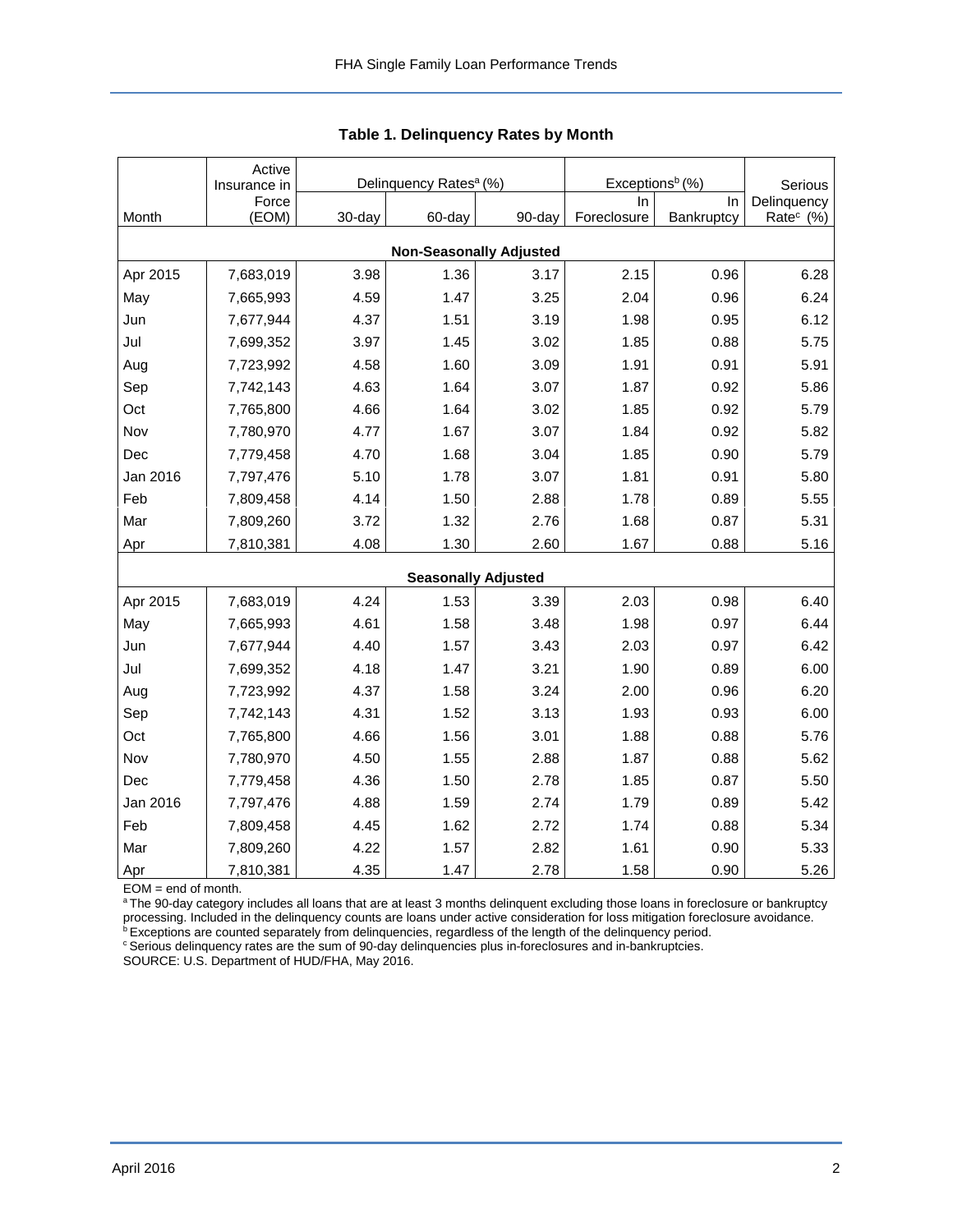<span id="page-3-0"></span>

|                                   |                              | Share by Reason for Delinquency (%) |            |                          |                                     |                                       |                      |                    |  |  |  |
|-----------------------------------|------------------------------|-------------------------------------|------------|--------------------------|-------------------------------------|---------------------------------------|----------------------|--------------------|--|--|--|
|                                   |                              |                                     |            |                          | Death or<br>Illness of<br>Principal |                                       |                      |                    |  |  |  |
| <b>Fiscal Year</b><br>and Quarter | New 90+ Day<br>Delinquencies | Reduction<br>of Income              | Unemployed | Excessive<br>Obligations | <b>Borrower</b><br>or Family        | <b>Marital</b><br><b>Difficulties</b> | <b>No</b><br>Contact | Other <sup>a</sup> |  |  |  |
| 2011 Q1                           | 133,712                      | 37.76                               | 9.79       | 16.45                    | 9.50                                | 4.54                                  | 12.71                | 9.24               |  |  |  |
| 2011 Q2                           | 117,915                      | 37.36                               | 10.43      | 16.12                    | 10.21                               | 4.44                                  | 11.74                | 9.70               |  |  |  |
| 2011 Q3                           | 99,259                       | 36.68                               | 10.60      | 16.56                    | 10.81                               | 4.77                                  | 10.44                | 10.13              |  |  |  |
| 2011 Q4                           | 133,834                      | 37.27                               | 10.49      | 17.63                    | 11.15                               | 4.73                                  | 8.91                 | 9.83               |  |  |  |
| 2012 Q1                           | 158,096                      | 36.46                               | 9.73       | 19.21                    | 11.37                               | 4.44                                  | 8.85                 | 9.95               |  |  |  |
| 2012 Q2                           | 114,763                      | 36.96                               | 10.28      | 17.67                    | 11.76                               | 4.70                                  | 8.00                 | 10.62              |  |  |  |
| 2012 Q3                           | 101,470                      | 36.64                               | 10.10      | 17.52                    | 12.33                               | 4.86                                  | 7.57                 | 10.99              |  |  |  |
| 2012 Q4                           | 125,201                      | 36.26                               | 9.93       | 18.13                    | 12.67                               | 4.53                                  | 7.35                 | 11.13              |  |  |  |
| 2013 Q1                           | 124,360                      | 35.40                               | 9.74       | 18.36                    | 13.09                               | 4.59                                  | 7.19                 | 11.63              |  |  |  |
| 2013 Q2                           | 104,166                      | 34.66                               | 9.76       | 17.73                    | 13.63                               | 4.29                                  | 7.22                 | 12.72              |  |  |  |
| 2013 Q3                           | 86,810                       | 34.69                               | 9.41       | 17.80                    | 14.08                               | 4.31                                  | 7.28                 | 12.43              |  |  |  |
| 2013 Q4                           | 105,091                      | 34.40                               | 9.72       | 18.48                    | 14.70                               | 4.24                                  | 7.55                 | 10.92              |  |  |  |
| 2014 Q1                           | 112,099                      | 34.94                               | 9.57       | 20.65                    | 12.16                               | 4.11                                  | 7.91                 | 10.66              |  |  |  |
| 2014 Q2                           | 93,187                       | 33.30                               | 9.74       | 19.89                    | 11.32                               | 3.57                                  | 10.60                | 11.57              |  |  |  |
| 2014 Q3                           | 80,882                       | 32.12                               | 9.41       | 20.36                    | 11.46                               | 3.66                                  | 11.09                | 11.88              |  |  |  |
| 2014 Q4                           | 101,853                      | 31.59                               | 9.10       | 21.41                    | 11.96                               | 3.69                                  | 10.75                | 11.51              |  |  |  |
| 2015 Q1                           | 106,665                      | 30.98                               | 8.63       | 22.20                    | 12.23                               | 3.76                                  | 10.96                | 11.24              |  |  |  |
| 2015 Q2                           | 82,868                       | 31.36                               | 9.07       | 21.74                    | 12.43                               | 3.84                                  | 10.23                | 11.34              |  |  |  |
| 2015 Q3                           | 71,869                       | 30.05                               | 8.36       | 21.50                    | 12.33                               | 3.72                                  | 12.10                | 11.94              |  |  |  |
| 2015 Q4                           | 88,268                       | 29.00                               | 8.18       | 22.60                    | 12.18                               | 3.46                                  | 11.13                | 13.45              |  |  |  |
| 2016 Q1                           | 92,612                       | 28.04                               | 7.84       | 22.44                    | 11.81                               | 3.43                                  | 11.37                | 15.07              |  |  |  |
| 2016 Q2                           | 78,982                       | 27.52                               | 8.29       | 21.98                    | 12.37                               | 3.58                                  | 11.70                | 14.55              |  |  |  |
| 2016Q3-Apr                        | 19,304                       | 25.58                               | 8.69       | 22.01                    | 12.10                               | 3.16                                  | 13.10                | 15.36              |  |  |  |

<span id="page-3-1"></span>**Table 2. New 90+ Day Delinquencies by Reason for Delinquency** 

a Includes abandonment of property, distant employment transfer, neighborhood problems, property problems, inability to sell or rent property, military service, business failure, casualty loss, energy-environment cost, servicing problems, payment adjustment, payment dispute, and transfer of ownership pending fraud and incarceration. SOURCE: U.S. Department of HUD/FHA, May 2016.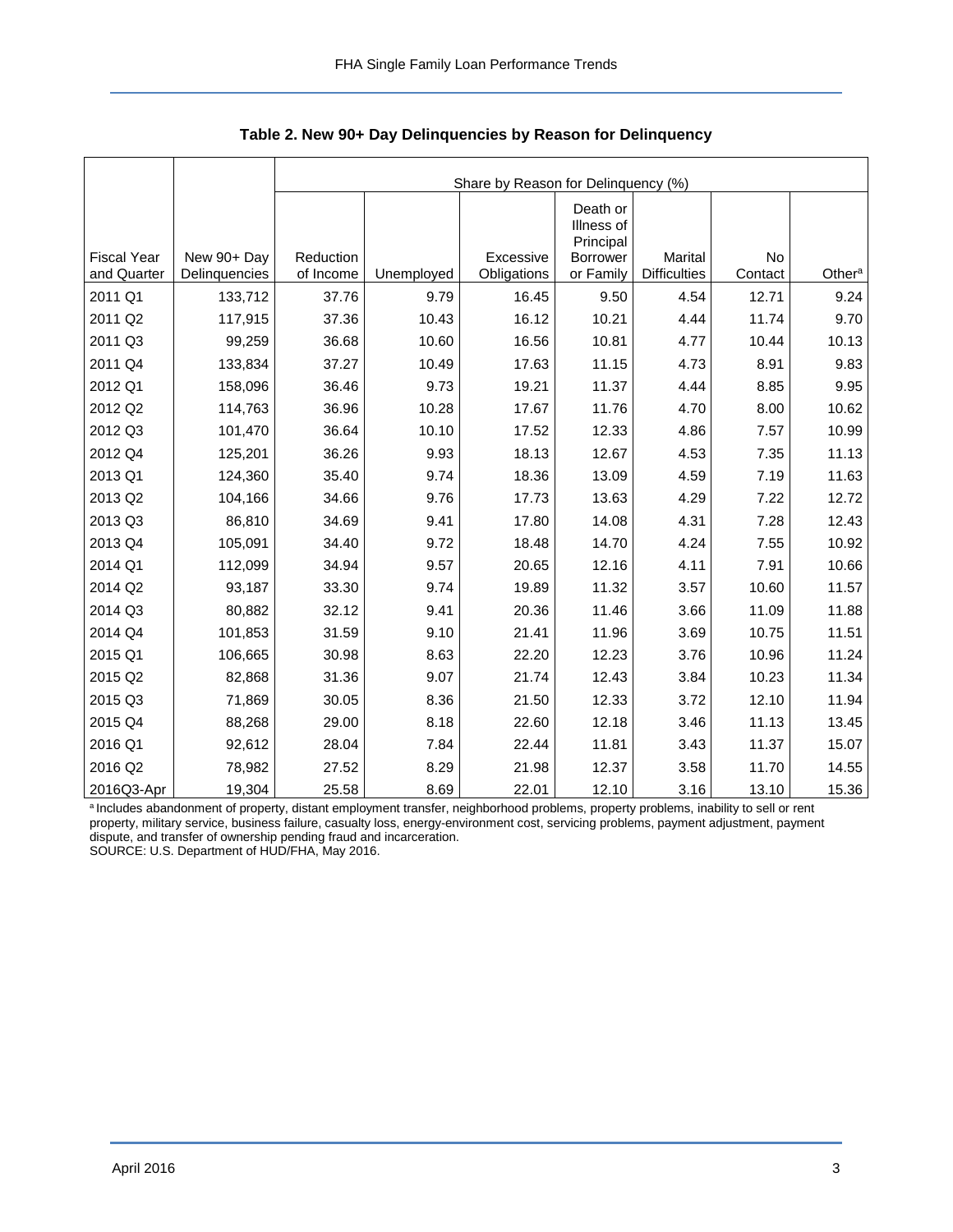<span id="page-4-0"></span>

|                                    |                                   | Rates of Active Loan Counts (%) |        |        |            |                   |                  |                   |  |  |
|------------------------------------|-----------------------------------|---------------------------------|--------|--------|------------|-------------------|------------------|-------------------|--|--|
|                                    |                                   |                                 |        |        |            |                   |                  |                   |  |  |
|                                    | <b>IIF</b><br>Shares <sup>a</sup> | All Past<br>Due <sup>b</sup>    | 30-Day | 60-Day |            | In<br>Foreclosure | In<br>Bankruptcy | Delinquency       |  |  |
| <b>Loan Purpose</b>                |                                   |                                 |        |        | $90 + Day$ |                   |                  | Rate <sup>c</sup> |  |  |
| All Active Loans                   | 7,810,381                         | 10.54                           | 4.08   | 1.30   | 2.60       | 1.67              | 0.88             | 5.16              |  |  |
| Purchase                           | 65.29                             | 11.15                           | 4.43   | 1.45   | 2.73       | 1.64              | 0.90             | 5.27              |  |  |
| Refinance                          | 34.71                             | 9.39                            | 3.43   | 1.01   | 2.37       | 1.73              | 0.84             | 4.94              |  |  |
| Refinance                          |                                   |                                 |        |        |            |                   |                  |                   |  |  |
| <b>Refinance Loans</b>             | 2,711,276                         | 9.39                            | 3.43   | 1.01   | 2.37       | 1.73              | 0.84             | 4.94              |  |  |
| Conventional                       | 33.51                             | 12.18                           | 4.17   | 1.29   | 3.14       | 2.46              | 1.11             | 6.72              |  |  |
| No Cash Out                        | 22.78                             | 11.35                           | 3.98   | 1.23   | 2.88       | 2.21              | 1.05             | 6.14              |  |  |
| Cash Out                           | 10.73                             | 13.94                           | 4.57   | 1.42   | 3.69       | 3.00              | 1.25             | 7.95              |  |  |
| <b>FHA</b>                         | 8.84                              | 7.86                            | 3.15   | 0.85   | 1.83       | 1.31              | 0.71             | 3.85              |  |  |
| No Cash Out                        | 6.00                              | 6.96                            | 2.87   | 0.76   | 1.55       | 1.11              | 0.66             | 3.32              |  |  |
| Cash Out                           | 2.84                              | 9.77                            | 3.75   | 1.04   | 2.41       | 1.75              | 0.82             | 4.98              |  |  |
| Streamline                         | 57.65                             | 8.00                            | 3.04   | 0.88   | 2.01       | 1.37              | 0.70             | 4.08              |  |  |
| Credit Score Ranged                |                                   |                                 |        |        |            |                   |                  |                   |  |  |
| Loans with Credit Scores 5,615,927 |                                   | 10.05                           | 3.93   | 1.24   | 2.53       | 1.54              | 0.82             | 4.88              |  |  |
| < 500                              | 0.18                              | 35.34                           | 8.90   | 4.23   | 11.48      | 7.00              | 3.72             | 22.20             |  |  |
| 500-579                            | 2.56                              | 34.84                           | 10.88  | 4.19   | 9.95       | 6.26              | 3.56             | 19.77             |  |  |
| 580-619                            | 6.93                              | 24.76                           | 8.69   | 3.05   | 6.56       | 4.20              | 2.26             | 13.01             |  |  |
| 620-659                            | 28.63                             | 14.33                           | 5.89   | 1.84   | 3.53       | 1.92              | 1.15             | 6.60              |  |  |
| 660-719                            | 38.58                             | 6.80                            | 2.84   | 0.81   | 1.63       | 1.03              | 0.49             | 3.15              |  |  |
| 720-850                            | 23.13                             | 2.82                            | 1.09   | 0.31   | 0.68       | 0.55              | 0.19             | 1.43              |  |  |
| <b>Fiscal Year Cohort</b>          |                                   |                                 |        |        |            |                   |                  |                   |  |  |
| <b>All Cohorts</b>                 | 7,810,381                         | 10.54                           | 4.08   | 1.30   | 2.60       | 1.67              | 0.88             | 5.16              |  |  |
| pre-2004                           | 10.24                             | 16.54                           | 6.45   | 2.26   | 3.68       | 2.67              | 1.48             | 7.83              |  |  |
| 2004                               | 2.59                              | 17.75                           | 6.65   | 2.26   | 3.99       | 3.17              | 1.68             | 8.84              |  |  |
| 2005                               | 1.86                              | 20.50                           | 7.41   | 2.54   | 4.80       | 3.79              | 1.96             | 10.54             |  |  |
| 2006                               | 1.49                              | 24.27                           | 7.89   | 2.88   | 6.06       | 5.05              | 2.39             | 13.51             |  |  |
| 2007                               | 1.45                              | 28.82                           | 8.42   | 3.13   | 8.07       | 6.38              | 2.82             | 17.27             |  |  |
| 2008                               | 3.50                              | 29.21                           | 8.32   | 3.14   | 8.45       | 6.49              | 2.80             | 17.74             |  |  |
| 2009                               | 8.02                              | 18.06                           | 5.88   | 2.00   | 4.91       | 3.58              | 1.68             | 10.18             |  |  |
| 2010                               | 10.40                             | 11.84                           | 4.45   | 1.40   | 3.05       | 1.88              | 1.06             | 5.99              |  |  |
| 2011                               | 8.34                              | 9.33                            | 3.70   | 1.16   | 2.34       | 1.31              | 0.82             | 4.47              |  |  |
| 2012                               | 9.97                              | 7.45                            | 3.18   | 0.95   | 1.76       | 0.93              | 0.63             | 3.32              |  |  |
| 2013                               | 13.40                             | 5.88                            | 2.66   | 0.75   | 1.40       | 0.66              | 0.42             | 2.47              |  |  |
| 2014                               | 7.06                              | 8.03                            | 3.68   | 1.05   | 2.12       | 0.76              | 0.42             | 3.30              |  |  |
| 2015                               | 13.07                             | 4.15                            | 2.45   | 0.61   | 0.80       | 0.18              | 0.11             | 1.09              |  |  |
| 2016                               | 8.62                              | 1.25                            | 1.01   | 0.15   | 0.08       | 0.00              | 0.01             | 0.09              |  |  |

## <span id="page-4-1"></span>**Table 3. Delinquency Rates by Loan and Property Characteristics**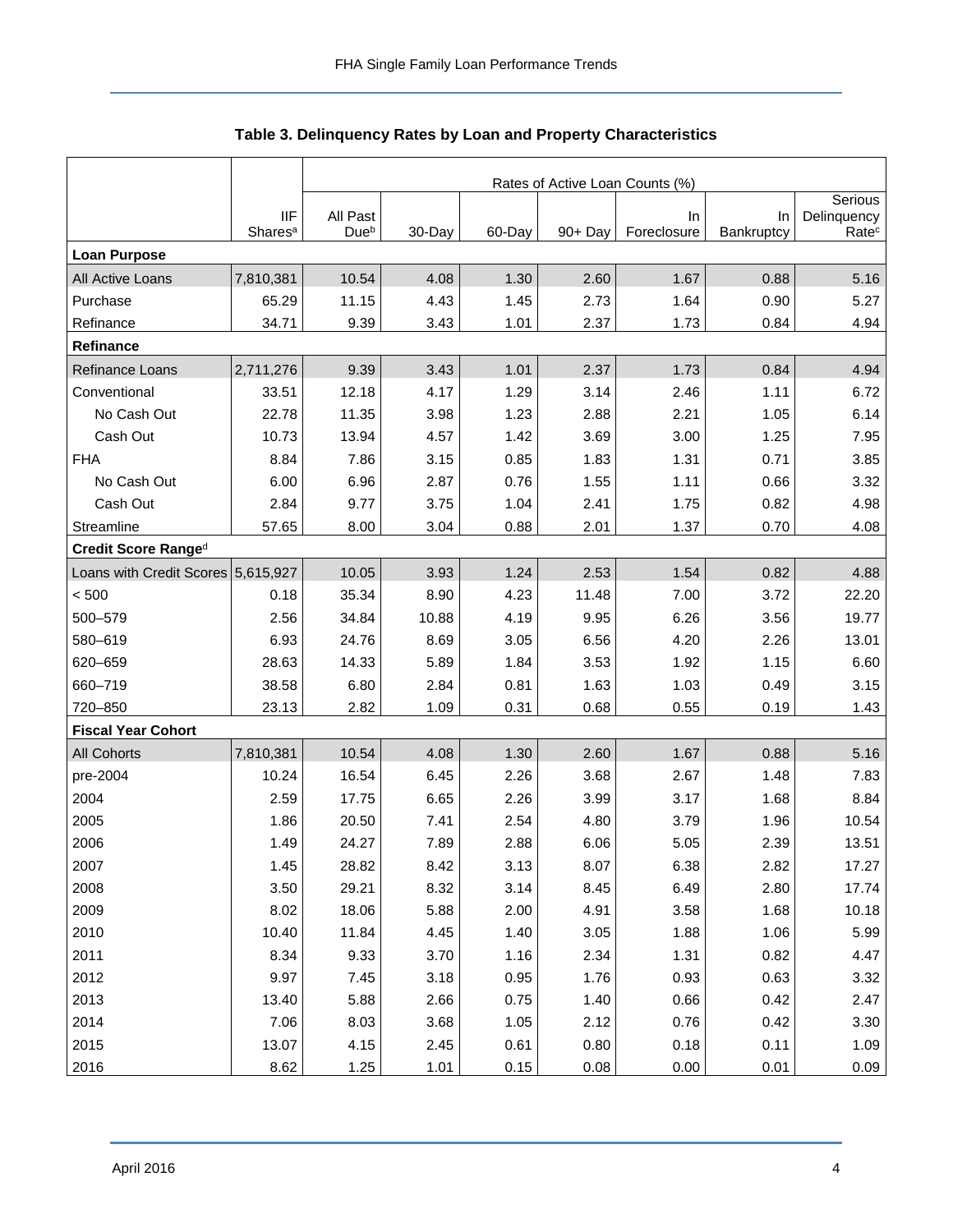|                                             |                     | Rates of Active Loan Counts (%) |        |        |            |             |            |                   |  |  |  |
|---------------------------------------------|---------------------|---------------------------------|--------|--------|------------|-------------|------------|-------------------|--|--|--|
|                                             |                     |                                 |        |        |            |             |            | Serious           |  |  |  |
|                                             | <b>IIF</b>          | All Past                        |        |        |            | In.         | <b>In</b>  | Delinquency       |  |  |  |
|                                             | Shares <sup>a</sup> | Due <sup>b</sup>                | 30-Day | 60-Day | $90 + Day$ | Foreclosure | Bankruptcy | Rate <sup>c</sup> |  |  |  |
| Loan Amount at Origination (\$ thousands)   |                     |                                 |        |        |            |             |            |                   |  |  |  |
| All Loan Amounts                            | 7,810,381           | 10.54                           | 4.08   | 1.30   | 2.60       | 1.67        | 0.88       | 5.16              |  |  |  |
| < 50                                        | 3.80                | 12.63                           | 5.12   | 1.57   | 2.65       | 2.28        | 0.99       | 5.93              |  |  |  |
| $50 - 99$                                   | 25.27               | 12.10                           | 4.79   | 1.53   | 2.63       | 2.06        | 1.08       | 5.78              |  |  |  |
| 100-149                                     | 29.21               | 10.81                           | 4.22   | 1.37   | 2.61       | 1.61        | 1.00       | 5.22              |  |  |  |
| 150-199                                     | 19.28               | 9.64                            | 3.75   | 1.18   | 2.52       | 1.41        | 0.78       | 4.72              |  |  |  |
| 200-249                                     | 10.41               | 8.89                            | 3.34   | 1.05   | 2.48       | 1.38        | 0.63       | 4.49              |  |  |  |
| 250-399                                     | 9.99                | 9.07                            | 3.25   | 1.00   | 2.77       | 1.50        | 0.56       | 4.82              |  |  |  |
| 400-499                                     | 1.25                | 8.15                            | 2.67   | 0.88   | 2.72       | 1.49        | 0.39       | 4.60              |  |  |  |
| >499                                        | 0.79                | 6.80                            | 2.15   | 0.74   | 2.30       | 1.31        | 0.29       | 3.90              |  |  |  |
| <b>Property Type</b>                        |                     |                                 |        |        |            |             |            |                   |  |  |  |
| All Property Types                          | 7,810,381           | 10.54                           | 4.08   | 1.30   | 2.60       | 1.67        | 0.88       | 5.16              |  |  |  |
| Detached                                    | 86.50               | 10.40                           | 4.13   | 1.31   | 2.53       | 1.54        | 0.89       | 4.96              |  |  |  |
| Manufactured Housing                        | 3.11                | 15.22                           | 5.06   | 1.64   | 3.46       | 3.73        | 1.32       | 8.51              |  |  |  |
| 2-4 Units                                   | 1.94                | 11.98                           | 3.18   | 1.09   | 3.48       | 3.64        | 0.59       | 7.71              |  |  |  |
| Condo                                       | 3.83                | 8.01                            | 2.62   | 0.86   | 2.17       | 1.76        | 0.60       | 4.52              |  |  |  |
| Townhouse                                   | 4.63                | 11.56                           | 4.12   | 1.39   | 3.38       | 1.90        | 0.76       | 6.05              |  |  |  |
| <b>Purchase Loan Type</b>                   |                     |                                 |        |        |            |             |            |                   |  |  |  |
| All Purchase Loans                          | 5,095,463           | 11.15                           | 4.43   | 1.45   | 2.73       | 1.64        | 0.90       | 5.27              |  |  |  |
| Repeat                                      | 19.89               | 9.08                            | 3.77   | 1.15   | 2.06       | 1.35        | 0.75       | 4.16              |  |  |  |
| First-time                                  | 80.11               | 11.67                           | 4.59   | 1.53   | 2.89       | 1.71        | 0.94       | 5.54              |  |  |  |
| Seller-Funded Down Payment Assistance (DPA) |                     |                                 |        |        |            |             |            |                   |  |  |  |
| All Sources of Funds                        | 7,810,381           | 10.54                           | 4.08   | 1.30   | 2.60       | 1.67        | 0.88       | 5.16              |  |  |  |
| Non-DPA                                     | 97.02               | 10.06                           | 3.95   | 1.24   | 2.47       | 1.58        | 0.82       | 4.87              |  |  |  |
| <b>DPA</b>                                  | 2.98                | 26.10                           | 8.34   | 3.19   | 6.79       | 4.78        | 2.99       | 14.56             |  |  |  |

**Table 3. Delinquency Rates by Loan and Property Characteristics** 

IIF = insurance in force.

a For each subpanel, the loan shares sum to 100%. However, in some of the subpanels, the total loans in the analysis do not sum to 100% of IIF. For example, the IIF shares for refinance loans sum to 100% of refinance loans. Streamline refinance loans are not included in the Credit Score Range analysis; the IIF shares in that panel, add to 100% of fully-underwritten loans.

bincludes all loans 30 or more days past due, including those in bankruptcy or foreclosure.

<sup>c</sup> Includes all loans 90 days past due plus all in-bankruptcy and in-foreclosure cases.

<sup>d</sup> Credit score reporting began in May 2004 but was not mandatory until July 2008. Streamline refinance loans do not require credit score reporting.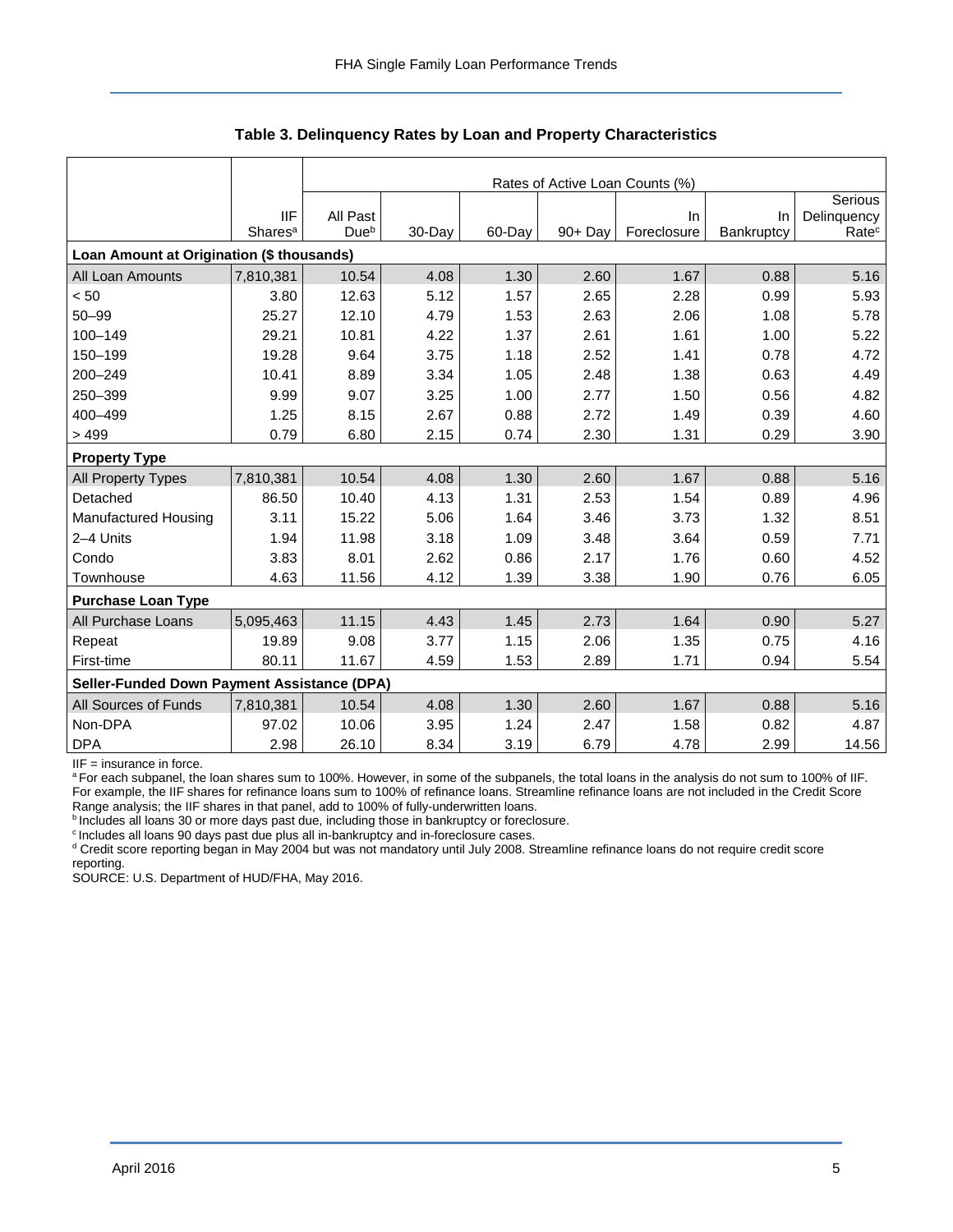<span id="page-6-0"></span>

|                                                         | 2016    |         |         |         | 2015    |                               |         |         |         |         |         |         |         |
|---------------------------------------------------------|---------|---------|---------|---------|---------|-------------------------------|---------|---------|---------|---------|---------|---------|---------|
| <b>Disposition Month</b>                                | Mar     | Feb     | Jan     | Dec     | Nov     | Oct                           | Sep     | Aug     | Jul     | Jun     | May     | Apr     | Mar     |
| Loss Components as Percentage of Defaulted Loan Balance |         |         |         |         |         |                               |         |         |         |         |         |         |         |
| Claim Expenses <sup>a</sup>                             | 13.34   | 13.28   | 13.29   | 13.24   | 13.72   | 14.17                         | 13.62   | 13.8    | 13.63   | 13.5    | 13.96   | 14.68   | 15.45   |
| Holding Costs <sup>b</sup>                              | 5.69    | 5.81    | 5.92    | 6.06    | 6.00    | 6.00                          | 5.97    | 6.01    | 5.96    | 5.90    | 5.86    | 5.89    | 5.88    |
| Loss on Collateral <sup>c</sup>                         | 34.72   | 34.46   | 34.65   | 34.85   | 35.38   | 34                            | 34.4    | 32.79   | 32.49   | 32.35   | 33.03   | 33.57   | 34.78   |
| Sales Expense                                           | 4.39    | 4.38    | 4.30    | 4.29    | 4.29    | 4.37                          | 4.32    | 4.36    | 4.39    | 4.5     | 4.39    | 4.37    | 4.37    |
| Program Discounts <sup>d</sup>                          | 0.17    | 0.21    | 0.14    | 0.15    | 0.19    | 0.19                          | 0.17    | 0.11    | 0.18    | 0.35    | 0.25    | 0.25    | 0.31    |
| Net Loss Rate <sup>e</sup>                              | 57.03   | 57.35   | 56.87   | 56.77   | 57.89   | 57.03                         | 57.07   | 55.95   | 55.73   | 55.84   | 56.81   | 58.35   | 60.28   |
|                                                         |         |         |         |         |         | <b>Average Amount (\$)</b>    |         |         |         |         |         |         |         |
| Average Dollar Loss                                     | 65,487  | 67,291  | 67,035  | 67,080  | 68,982  | 68,051                        | 68,673  | 66,304  | 66,672  | 67,015  | 68,104  | 70,013  | 72,298  |
| Average Unpaid Balance                                  | 114,835 | 117,362 | 117,883 | 118,166 | 119,169 | 119,329                       | 120,322 | 118,498 | 119,643 | 120,007 | 119,887 | 119,981 | 119,934 |
|                                                         |         |         |         |         |         | <b>Occurrence Count</b>       |         |         |         |         |         |         |         |
| <b>Number of Dispositions</b>                           | 4,280   | 4,604   | 4,675   | 5,680   | 4,910   | 5,887                         | 5,428   | 5,416   | 6,035   | 5,565   | 5,136   | 5,249   | 5,082   |
| Number of Discounts                                     | 19      | 29      | 25      | 31      | 33      | 42                            | 33      | 24      | 38      | 56      | 48      | 56      | 51      |
| <b>Stage</b>                                            |         |         |         |         |         | <b>Average Time in Months</b> |         |         |         |         |         |         |         |
| Delinquencyf                                            | 12.88   | 12.96   | 13.25   | 12.48   | 12.59   | 12.34                         | 12.17   | 12.17   | 11.87   | 11.73   | 11.79   | 11.46   | 11.72   |
| Foreclosure <sup>g</sup>                                | 12.12   | 12.16   | 11.77   | 12.14   | 12.05   | 11.81                         | 11.33   | 10.91   | 11.06   | 10.99   | 10.68   | 10.99   | 11.02   |
| Deed Transfer <sup>h</sup>                              | 11.71   | 11.54   | 11.26   | 11.28   | 10.97   | 11.19                         | 10.40   | 10.41   | 10.31   | 10.05   | 10.10   | 10.05   | 9.94    |
| <b>REO</b>                                              | 4.24    | 4.30    | 4.27    | 4.18    | 4.15    | 4.14                          | 4.08    | 3.90    | 3.81    | 3.72    | 3.73    | 3.81    | 4.04    |
| <b>All Stages</b>                                       | 40.89   | 40.91   | 40.56   | 40.05   | 39.74   | 39.44                         | 38.02   | 37.37   | 37.09   | 36.53   | 36.46   | 36.37   | 36.82   |

<span id="page-6-1"></span>**Table 4. REO Components of Loss by Property Disposition Month** 

<sup>a</sup> Includes interest on principal.

<sup>b</sup> Management, maintenance, repairs, administration, and security, net of rent and other income.

<sup>c</sup> Value when foreclosed (UPB) minus value received in REO; does not include Streamline refinances.

<sup>d</sup> Rate over all dispositions; effect is greater in the cases where a discount actually is given.

e Profit (loss) divided by Unpaid Principal Balance (UPB). The listed cost categories are not exhaustive, and they will not sum to the loss rate.

f First missed payment to date foreclosure initiated.

<sup>g</sup> Initiation of foreclosure proceedings to auction date.

h Auction date to HUD acquisition date.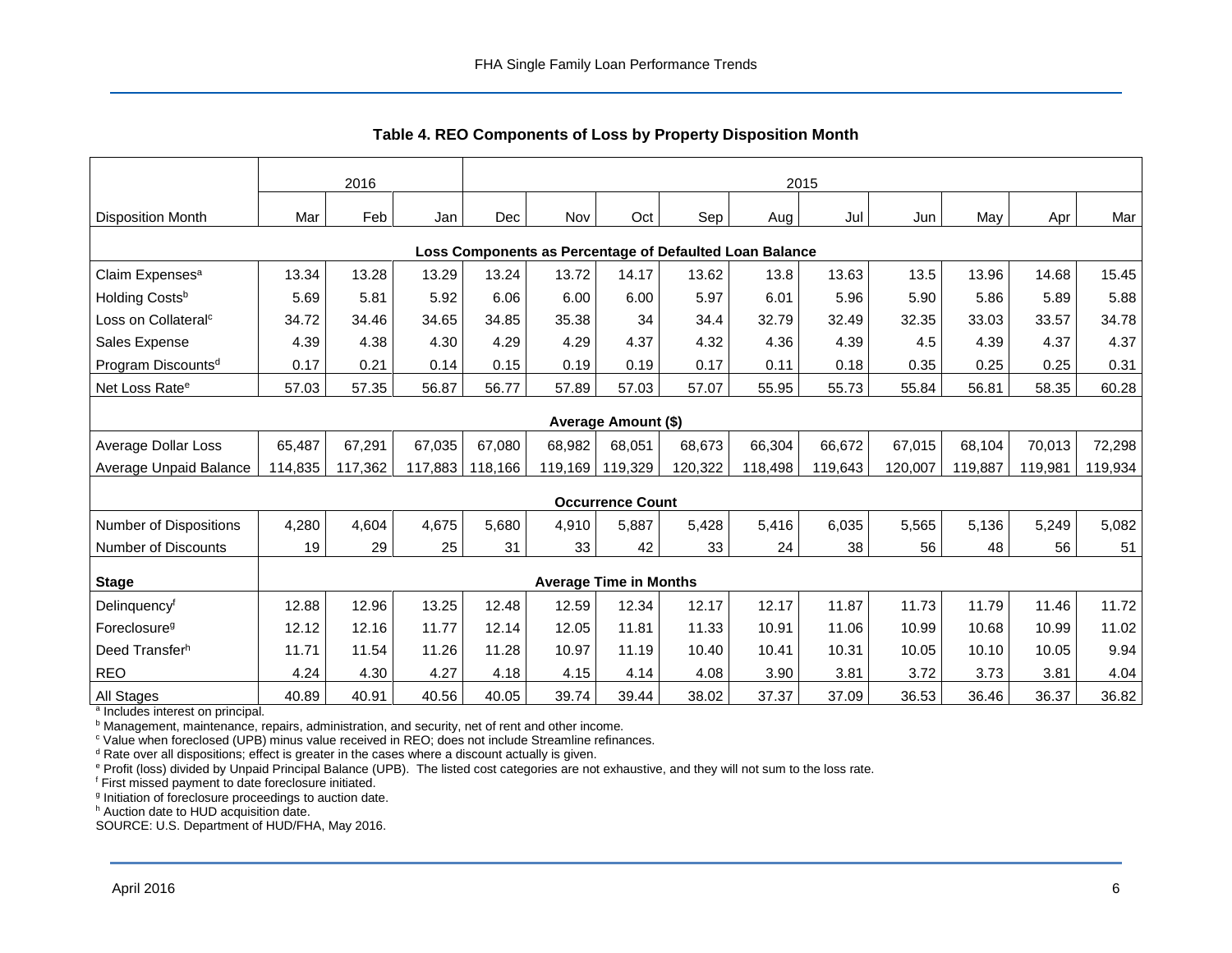<span id="page-7-0"></span>

<span id="page-7-1"></span>**Figure 1. Serious Delinquency Rate by Fiscal Year** 

NOTE: The FY 2009 cohort is separated into two parts, representing loan originations from October through March in 2009-1 and loan originations from April through September in 2009-2. The last six months of the origination period have been removed to ensure seasoning of loans.